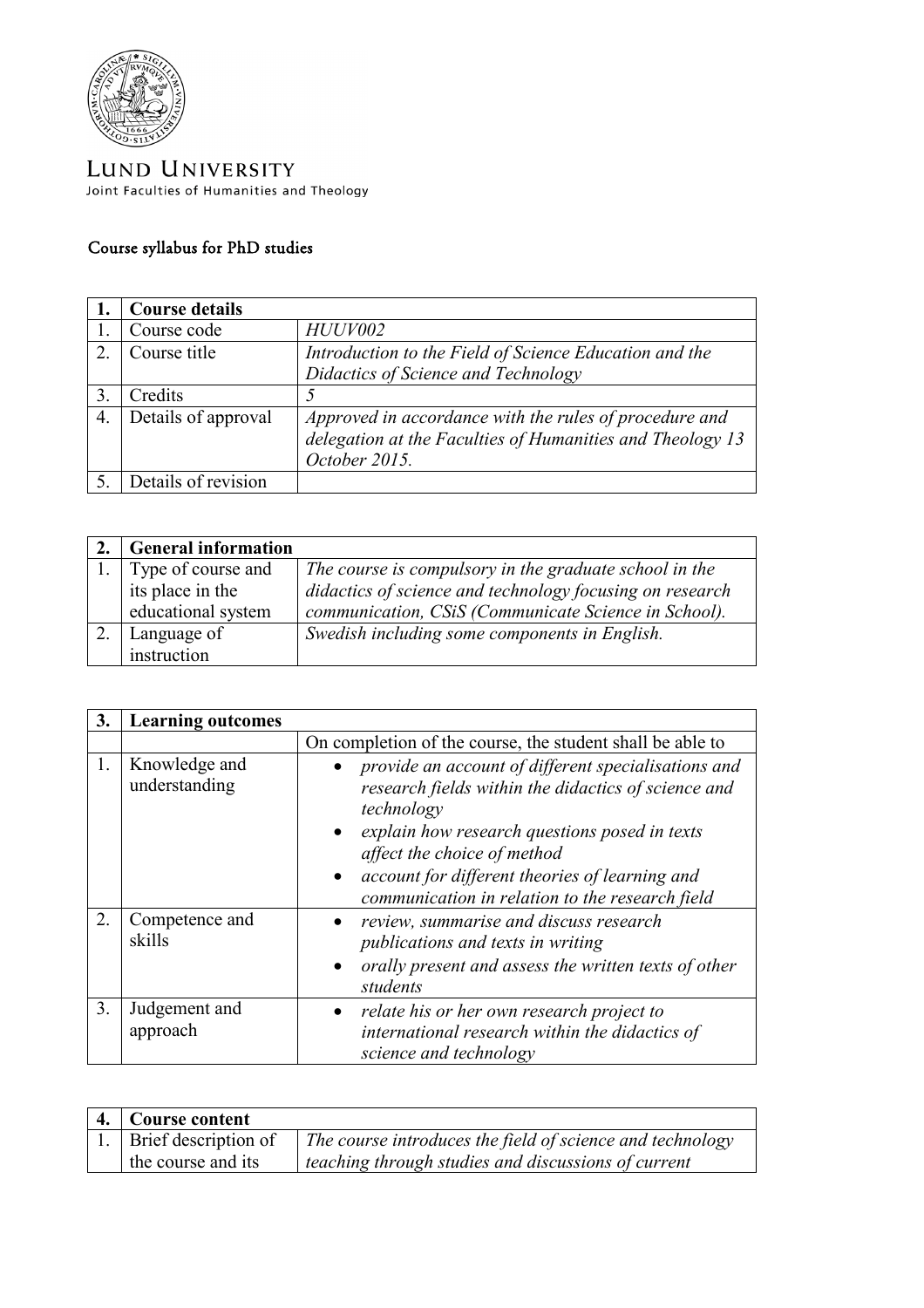| content including<br>details of any sub-<br>divisions | research. Focus will be placed on issues of methodology,<br>research design and analysis. Students will be able to<br>develop their skills and abilities in relating their own<br>research issues to current research. The course includes<br>components in which the students are expected to<br>independently seek, review and discuss texts of relevance |
|-------------------------------------------------------|-------------------------------------------------------------------------------------------------------------------------------------------------------------------------------------------------------------------------------------------------------------------------------------------------------------------------------------------------------------|
|                                                       | to their own research projects.                                                                                                                                                                                                                                                                                                                             |

| 5. | <b>Teaching and assessment</b>                                                       |                                                                                                                                                                                                                                                                                                                                                                                                                        |
|----|--------------------------------------------------------------------------------------|------------------------------------------------------------------------------------------------------------------------------------------------------------------------------------------------------------------------------------------------------------------------------------------------------------------------------------------------------------------------------------------------------------------------|
| 1. | Teaching methods<br>employed including<br>details of any<br>compulsory<br>components | The teaching consists of lectures, seminars, group<br>exercises, written assignments and independent study.                                                                                                                                                                                                                                                                                                            |
| 2. | <b>Examination details</b>                                                           | The assessment is based on<br>active participation in seminars addressing the<br>required reading<br>written assignments in which the student<br>$\bullet$<br>demonstrates the ability to relate their own<br>research projects to relevant theories of learning<br>and communication and to current research in the<br>area<br>individual presentation and review of one or more<br>texts produced by fellow students |

| 6. | <b>Grades</b>         |                                                           |
|----|-----------------------|-----------------------------------------------------------|
|    | Grades                | Students are awarded one of the following grades: Fail or |
|    |                       | Pass                                                      |
|    | Grading of the        |                                                           |
|    | complete course       |                                                           |
| 3  | Modules and           |                                                           |
|    | variations in grading |                                                           |
|    | (if applicable)       |                                                           |

| 7. | <b>Required reading</b> |                                                                                                                                                                                                                                                                                                                |
|----|-------------------------|----------------------------------------------------------------------------------------------------------------------------------------------------------------------------------------------------------------------------------------------------------------------------------------------------------------|
|    | Reading list            | A selection of approximately 1000 pages from the<br>following texts:<br>Andersson, B. (2008). Att förstå skolans naturvetenskap:<br>forskningsresultat och nya idéer.<br>Lund: Studentlitteratur. ISBN: 9789144052335 (392<br>pages/selections).<br>Bjurulf, V. (2013). Teknikdidaktik i förskolan. Stockholm: |
|    |                         | Norstedts. ISBN: 9789144095837.                                                                                                                                                                                                                                                                                |